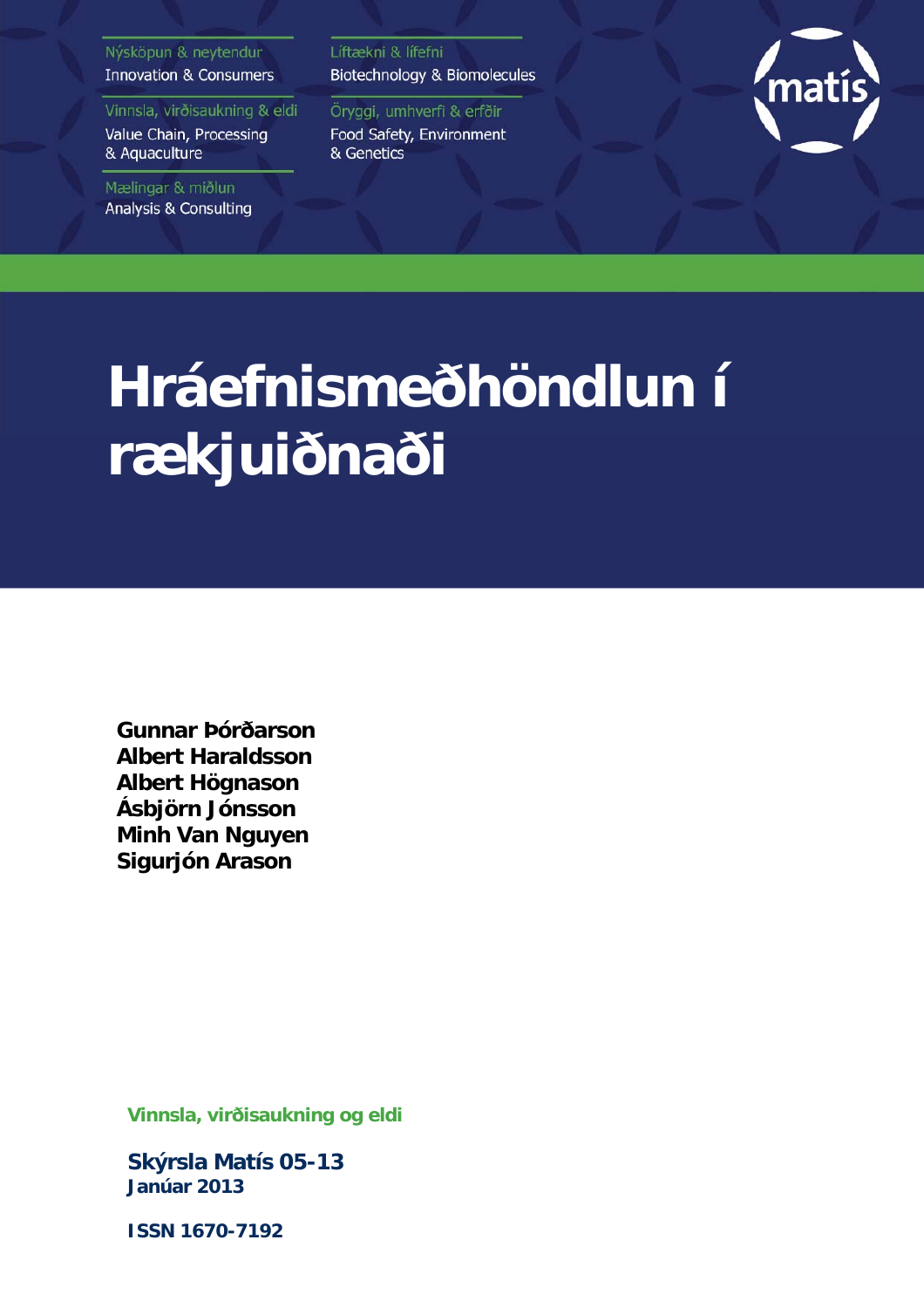## Hráefnismeðhöndlun í rækjuiðnaði

Ísafirði 25. janúar 2013





Gunnar Þórðarson Matís Albert Haraldsson Kampa Albert Högnason 3X Technology Ásbjörn Jónsson Matís Minh Van Nguyen Matís

Sigurjón Arason Matís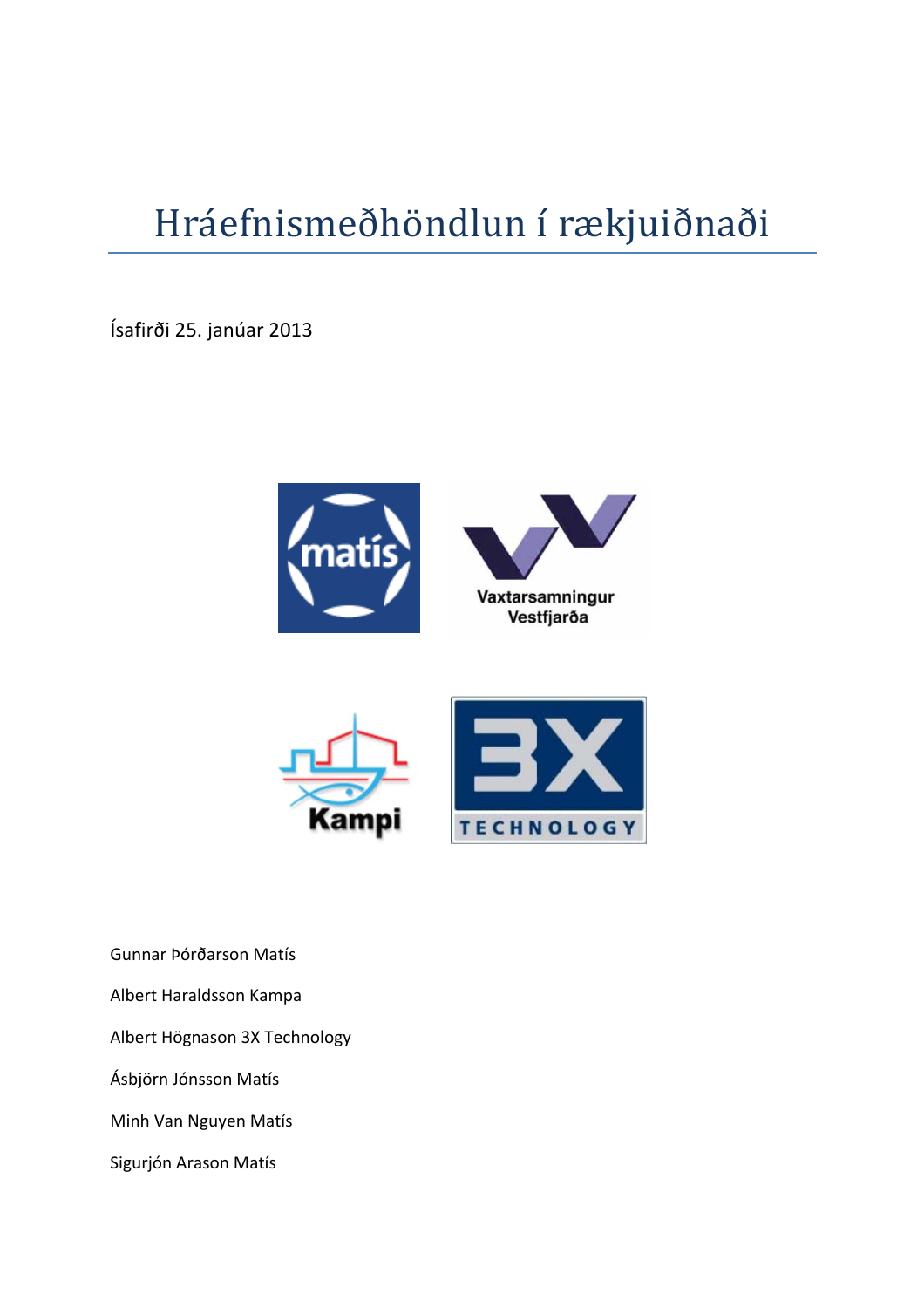# Skýrsluágrip Matís ohf<br>Icelandic Food and Biotech R&D

## **Report summary**



| Titill / Title                                                                                                                                                                                                                                                                                                                                                                                                                                                                                                                                                                                                                                                                                                  | Hráefnismeðhöndlun í rækjuiðnaði / Raw material                                                                                                                                                                                                                                                                                                                                                                                                                                                                                                                                                                                                                                                                                                                         |  |  |  |  |  |  |  |  |
|-----------------------------------------------------------------------------------------------------------------------------------------------------------------------------------------------------------------------------------------------------------------------------------------------------------------------------------------------------------------------------------------------------------------------------------------------------------------------------------------------------------------------------------------------------------------------------------------------------------------------------------------------------------------------------------------------------------------|-------------------------------------------------------------------------------------------------------------------------------------------------------------------------------------------------------------------------------------------------------------------------------------------------------------------------------------------------------------------------------------------------------------------------------------------------------------------------------------------------------------------------------------------------------------------------------------------------------------------------------------------------------------------------------------------------------------------------------------------------------------------------|--|--|--|--|--|--|--|--|
|                                                                                                                                                                                                                                                                                                                                                                                                                                                                                                                                                                                                                                                                                                                 | process in shrimp factories                                                                                                                                                                                                                                                                                                                                                                                                                                                                                                                                                                                                                                                                                                                                             |  |  |  |  |  |  |  |  |
| Höfundar / Authors                                                                                                                                                                                                                                                                                                                                                                                                                                                                                                                                                                                                                                                                                              | Gunnar Þórðarson, Albert Haraldsson, Albert Högnason, Ásbjörn<br>Jónsson, Minh Van Nguyen, Sigurjón Arason                                                                                                                                                                                                                                                                                                                                                                                                                                                                                                                                                                                                                                                              |  |  |  |  |  |  |  |  |
| Skýrsla / Report no.                                                                                                                                                                                                                                                                                                                                                                                                                                                                                                                                                                                                                                                                                            | Útgáfudagur / Date:<br>$05 - 13$<br>Janúar 2013                                                                                                                                                                                                                                                                                                                                                                                                                                                                                                                                                                                                                                                                                                                         |  |  |  |  |  |  |  |  |
| Verknr. / Project no.                                                                                                                                                                                                                                                                                                                                                                                                                                                                                                                                                                                                                                                                                           | 2132                                                                                                                                                                                                                                                                                                                                                                                                                                                                                                                                                                                                                                                                                                                                                                    |  |  |  |  |  |  |  |  |
| Styrktaraðilar /Funding:<br>Ágrip á íslensku:                                                                                                                                                                                                                                                                                                                                                                                                                                                                                                                                                                                                                                                                   | Vaxtarsamningur Vestfjarða<br>Rækjuvinnslur hafa náð miklum árangri í að bæta nýtingu á hráefni og hefur<br>nýtingin farið úr um 20% í rúmlega 40% á rúmum tuttugu árum. Notkun á<br>fjölfosfötum (e. "poly-phosphate" (PP)) hafa verið mikilvæg í þessu ferli, en þessi<br>efni hafa verið notuð ásamt salti og sítrónusýru sem hjálparefni í ílagnarvökva við<br>forvinnslu á rækjunni.<br>Árangur við nýtingu hefur verið bestur við vinnslu á uppþíddu hráefni en nýting<br>hefur verið umtalsvert lakari í ferskri rækju. Í rækjuvinnslu Kampa er fersk rækja<br>flokkuð í tvo megin flokka; úthafsrækju og djúprækju sem veidd er í<br>Ísafjarðardjúpi eða Arnarfirði. Úthafsrækja hefur gefið betri nýtingu en<br>djúprækjan, sem er í flestum tilfellum smærri. |  |  |  |  |  |  |  |  |
| Megintilgangur þessa verkefnis var að bera saman virkni þessara efna á uppþídda<br>og ferska rækju til að bæta nýtingu fyrir seinni flokkinn. Sett var upp rannsókn til<br>að mæla þyngdaraukningu með misjafnlega sterkum blöndum og mismunandi<br>tíma á ferskri rækju. Þrjár tilraunir voru gerðar, sú fyrsta með bæði úthafsrækju<br>og djúprækju, en tvær seinni með úthafsrækju eingöngu. Rannsóknir voru gerðar<br>frá október 2011 til júní 2012. Niðurstöður þessara rannsókna bentu eindregið til<br>þess að stytta þyrfti ílagnartíma ferskrar rækju miðað við uppþídda, en<br>hefðbundin blanda gaf bestu raun.<br>Í þessu verkefni stóð til að prófa snigilbúnað frá 3X Technology, Rotex, og bera |                                                                                                                                                                                                                                                                                                                                                                                                                                                                                                                                                                                                                                                                                                                                                                         |  |  |  |  |  |  |  |  |
|                                                                                                                                                                                                                                                                                                                                                                                                                                                                                                                                                                                                                                                                                                                 | saman niðurstöðu við hefðbundna aðferð Kampa, með 660 l. kerum. Ný og<br>ódýrari aðferð kom til áður en þessi hluti rannsóknar var framkvæmdur og því<br>ákveðið að hætta við þann hluta verkefnisins. Ákveðið var í staðinn að leggja<br>áherslu á efnafræðilegar rannsóknir á upptöku PP efna og hvaða áhrif það hefði á<br>nýtingu í rækjuvinnslu. Viðamiklar rannsóknir voru hafnar en umfang þeirra er<br>meira en rúmast í litlu verkefni eins og þessu. Gera þarf því framhaldsrannsóknir<br>til að ljúka þessu verki en þær niðurstöður sem fengust úr þessu verkefni eru<br>góður grunnur fyrir áframhaldandi rannsóknir.                                                                                                                                      |  |  |  |  |  |  |  |  |
|                                                                                                                                                                                                                                                                                                                                                                                                                                                                                                                                                                                                                                                                                                                 | Niðurstaða verkefnisins er bætt nýting við pillun á djúprækju og úthafsrækju, sem<br>skilar u.b.b. einu prósentustigi við vinnslu.                                                                                                                                                                                                                                                                                                                                                                                                                                                                                                                                                                                                                                      |  |  |  |  |  |  |  |  |
| Lykilorð á íslensku:                                                                                                                                                                                                                                                                                                                                                                                                                                                                                                                                                                                                                                                                                            | Rækjuvinnsla, ílagnarvökvi, nýting                                                                                                                                                                                                                                                                                                                                                                                                                                                                                                                                                                                                                                                                                                                                      |  |  |  |  |  |  |  |  |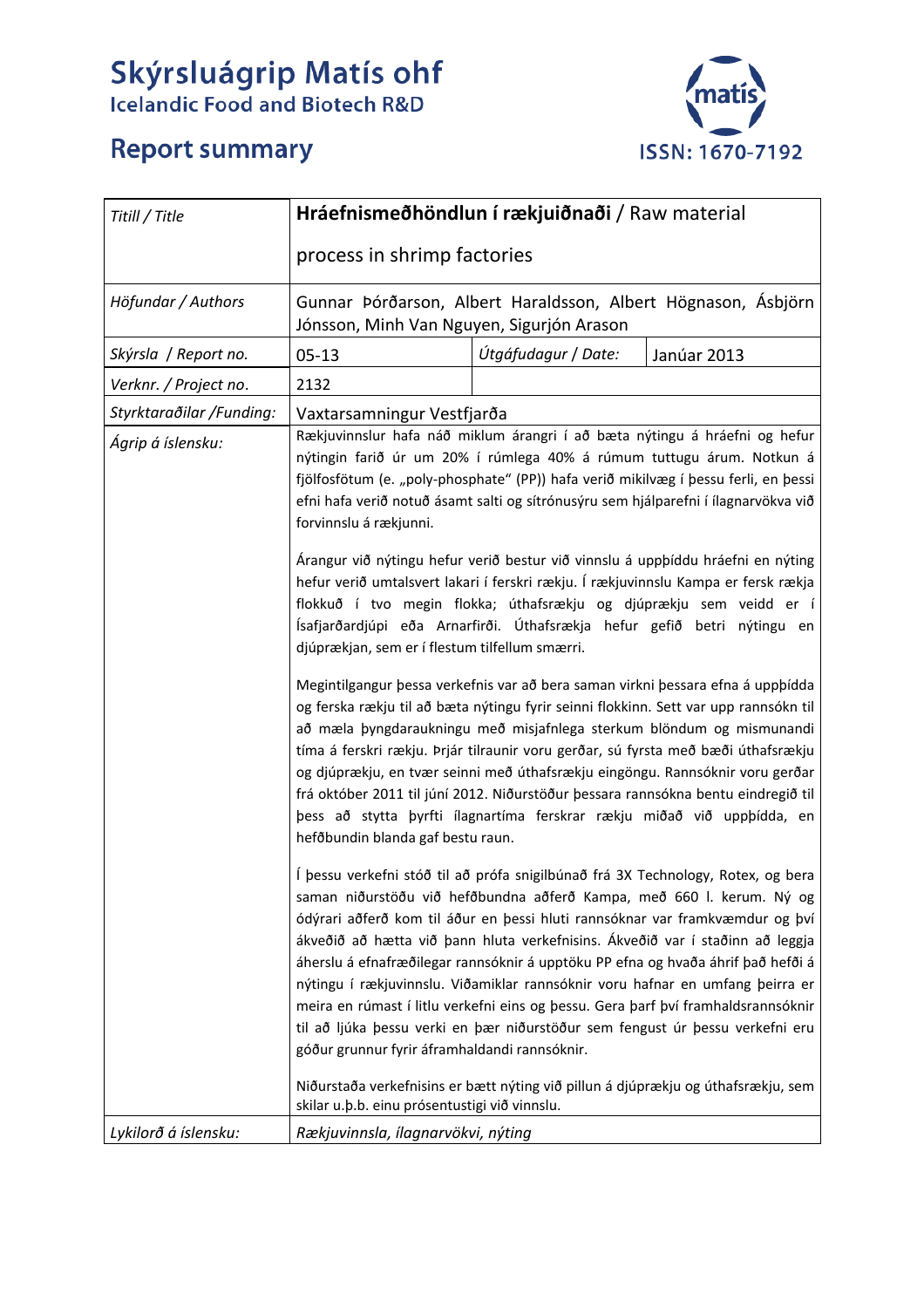# Skýrsluágrip Matís ohf<br>Icelandic Food and Biotech R&D



## **Report summary**

| <b>Summary in English:</b> | The shrimp industry has achieved great success in improving the utilization of raw<br>materials with the yield going from about 20% to over 40% in just over twenty<br>years. Use of polyphosphates (a "poly-phosphate" (PP)) has been important in<br>this process, but these materials have been used along with salt and citric acid as<br>excipient in the preliminary raw<br>material method for shrimp.<br>an<br>Best result has been in processing defrosted (frozen raw material) material with<br>lesser yield using fresh material (unfrozen raw material). Kampi shrimp factory<br>are mainly using two types of fresh raw material, in-fjord shrimp from<br>Arnarfjordur and Isafjardardjup, and deep water shrimp from fresh-fish trawler<br>fishing north of Iceland. The in-fjord shrimp is in general smaller than the deep-<br>water shrimp.<br>The main purpose of this project was to find a way to gain yield in processing the<br>fresh material, and to transfer success in processing the defrosted shrimp to the<br>fresh material. To do so a different strength of ingredients in pre-maturing fluid in<br>raw material method was used along with different time of maturing. The effect<br>of this experience was recorded.<br>Three experiments were conducted, the first with both in-fjord shrimp and deep<br>water shrimp, but the latter two with deep water shrimp only. Studies were<br>conducted from October 2011 to June 2012. Results of these studies indicated<br>strongly that a shorter time should be used for fresh material to gain better yield,<br>but traditional combination of ingredients for maturing blend gave the best<br>result. |
|----------------------------|-------------------------------------------------------------------------------------------------------------------------------------------------------------------------------------------------------------------------------------------------------------------------------------------------------------------------------------------------------------------------------------------------------------------------------------------------------------------------------------------------------------------------------------------------------------------------------------------------------------------------------------------------------------------------------------------------------------------------------------------------------------------------------------------------------------------------------------------------------------------------------------------------------------------------------------------------------------------------------------------------------------------------------------------------------------------------------------------------------------------------------------------------------------------------------------------------------------------------------------------------------------------------------------------------------------------------------------------------------------------------------------------------------------------------------------------------------------------------------------------------------------------------------------------------------------------------------------------------------------------------------------------------------------------------------------------|
|                            | The second objective of this project was to test Rodex equipment from 3X<br>Technology for raw material processing and compare the results with the<br>traditional method Kampi uses, with 660 l. tubs. Before the test was conducted a<br>new and cheaper method was introduced to this market, making the Rotex<br>equipment unrivaled in this business. The project management team then<br>decided to cancel this part of the project and to focus instead on chemical<br>absorption studies for PP materials and the impact it would have on the<br>utilization of the shrimp. Extensive studies were begun, but their scope is more<br>than can be accomplished in a small project like this one. An advanced project will<br>be needed to complete this study but the attainment of this study is an important<br>input for further research in this area.<br>The yield in fresh shrimp processed in Kampi have improved for about two<br>percentage point as a result of this project, by using different maturing method<br>for the raw material.                                                                                                                                                                                                                                                                                                                                                                                                                                                                                                                                                                                                                                |
| English keywords:          | Shrimp factory, maturing fluid, yield                                                                                                                                                                                                                                                                                                                                                                                                                                                                                                                                                                                                                                                                                                                                                                                                                                                                                                                                                                                                                                                                                                                                                                                                                                                                                                                                                                                                                                                                                                                                                                                                                                                     |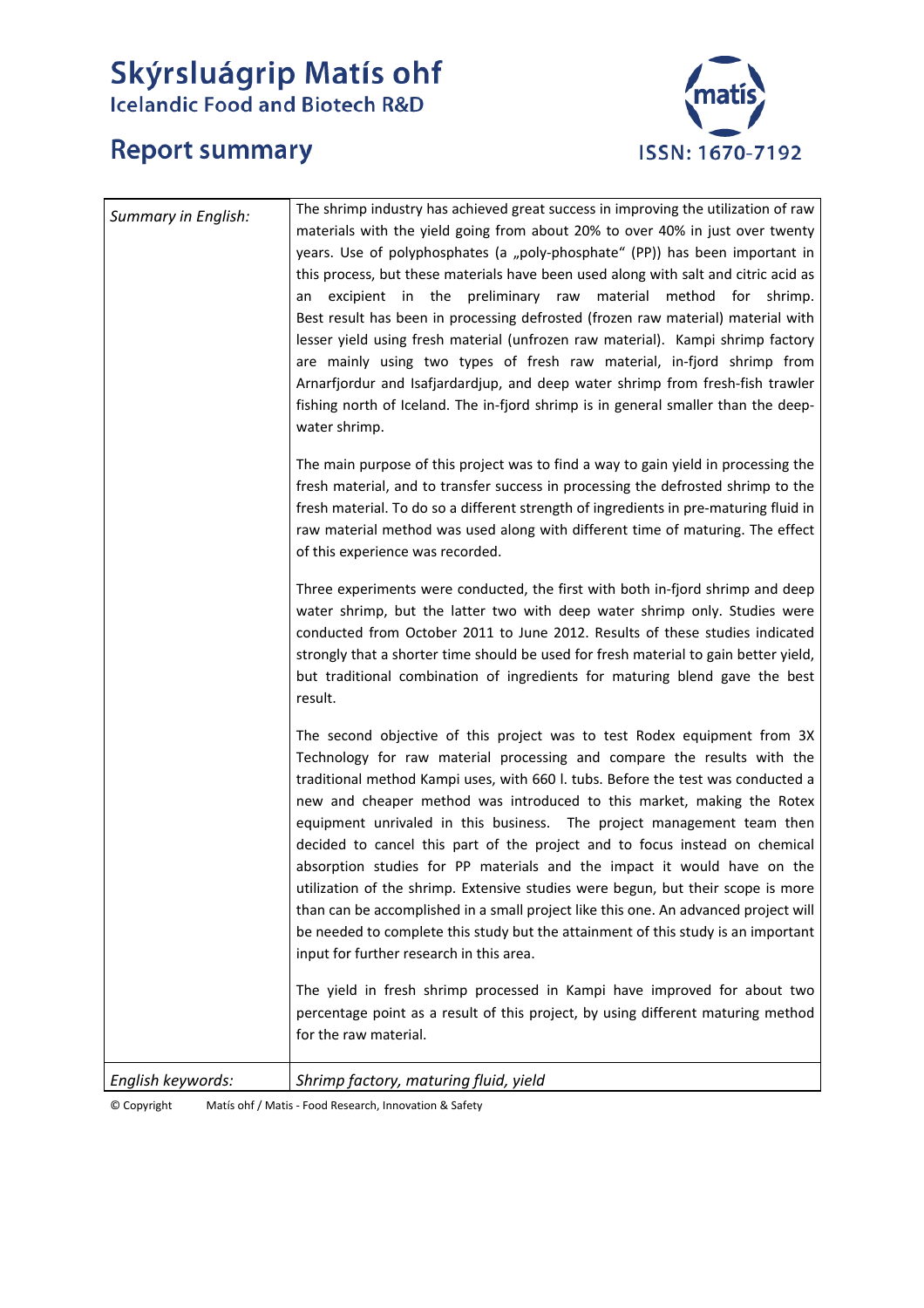# **Skýrsluágrip Matís ohf**<br>Icelandic Food and Biotech R&D





## Efnisyfirlit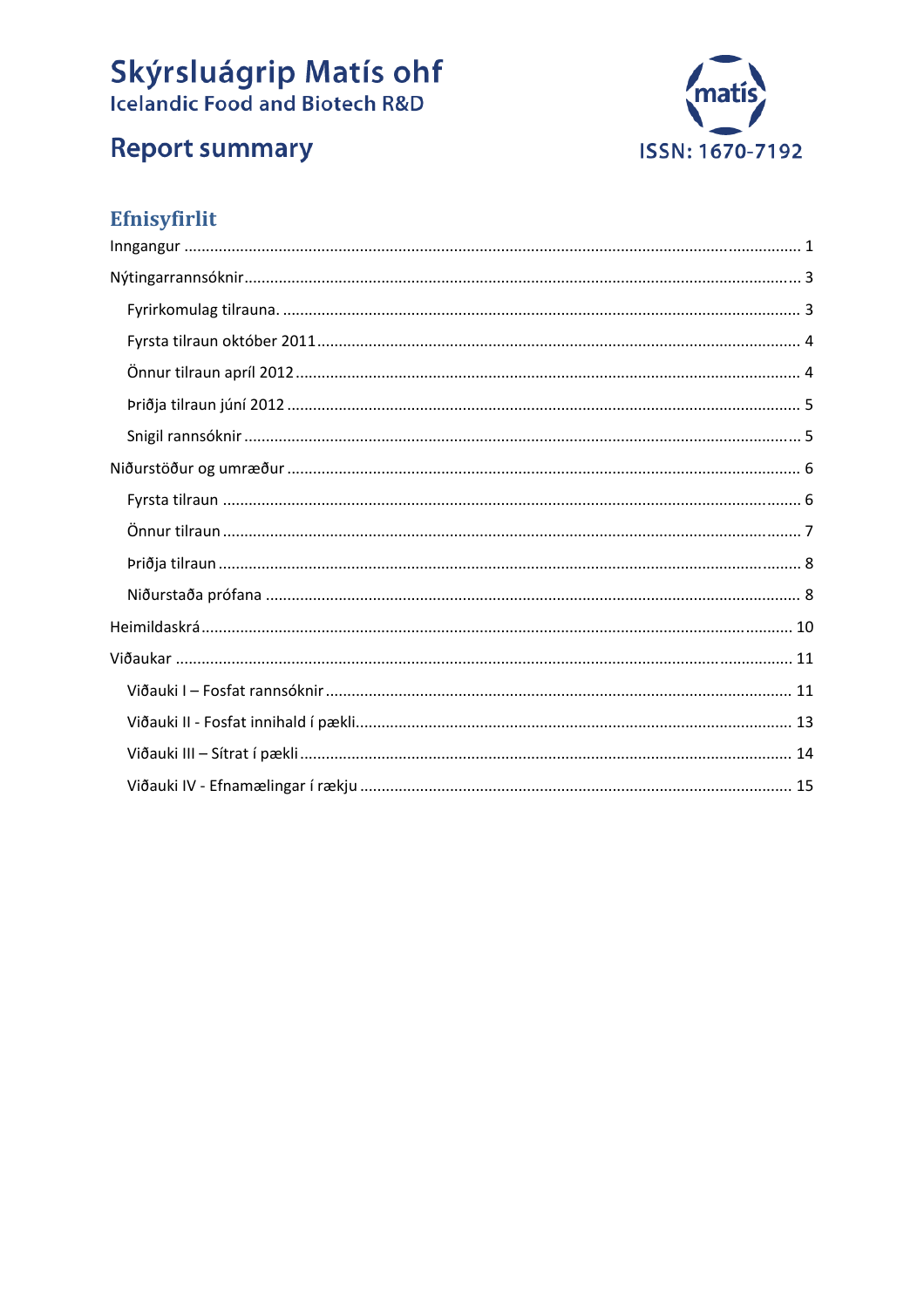#### **Inngangur**

Síðustu tvo áratugi hafa Íslenskar rækjuvinnslur notað ílagnarferil með fjölfosfötum (e. poly‐ phosphate (PP)) í blöndu með hráefni frammi í móttöku fyrir framan suðu og pillun. Upptaka PP er aðallega til að örva upptöku á vatni á milli skeljar og vöðva og virkar sem hjálparefni til að losa um tengslin þar á milli, auðveldar pillun sem verður til þess að vöðvinn skilar sér í heilu lagi í gegnum vinnsluferilinn og bætir nýtingu í rækjuvinnslu. Rannsóknir á fullunninni rækju sýnir að lítið PP mælist í fullunni vöru. Einnig hjálpar PP til að viðhalda náttúrlegu vatnsmagni vöðvans í gegnum suðuna. Sú blanda sem notuð er í rækjuvinnslu er blönduð með ákveðnum hlutföllum af mismundandi fjölfosfötum, salti og sítrónusýru.

PP er því mikilvægt efni í rækjuvinnslu en nýting hefur farið úr 20% 1981 upp í 40 – 46 % 2012. Sú háa nýting fæst úr uppþíddu hráefni en ferskt (ófrosið hráefni) skilar um 4‐5 prósentustiga minni nýtingu. Notkun PP hefur skipt miklu máli í þróun nýtingar í rækjuvinnslu og efnið því afar mikilvægt fyrir rækjuiðnaðinn.

Við ferlastýringu í matvælavinnslu er nauðsynlegt að fylgjast með vatnsupptöku í vöðvanum í gegnum allt ferlið og heimildir sýna að hún sé hraðari í rækju en gert hefur verið ráð fyrir. Vatnsupptakan í hráefnismeðhöndlun, sem fer fram í móttöku, er mikilvæg þar sem hún hefur áhrif á vöðvann sem bindur skelina við hann. Við hitun þenst vatnið út á milli skeljar og vöðva og slítur tengslin á milli þannig að pillun verður auðveldari. Þetta hefur þau áhrif að minna tapast af holdi við pillunina og suðan þarf ekki að vera svo kröftug að hún eyðileggi eðliseiginleika hjá stórum hluta próteinanna. Um leið fækkar örverum og öryggi afurðar er tryggt.

Á allra síðustu árum hafa rækjuverksmiðjur horft til þess að færa ílagnarferlið úr hefðbundnum plastkerum í sérsmíðaða tanka, með möguleika á meiri sjálfvirkni við innmötun hráefnis og einnig möguleika á bættri stýringu þíðingar‐ og hráefnismeðhöndlunar. Það er mat umsóknaraðila að betri þekking á þessum ferlum skortir til að tryggja að hönnun og smíði búnaðar sem er ætlaður til að bæta hráefnismeðhöndlun og ná þannig betri árangri í hráefnisnýtingu og rekstrarsparnaði, m.a. með bættri nýtingu hjálparefna.

#### **Helstu verkþættir verkefnisins:**

- I. Bera saman núverandi aðferð hjá Kampa (notkun 660 ltr. kara) við blöndun PP í hráefni við notkun á snigilaðferð (3X Technology)
- II. Þróa aðferð til að endurnýta PP blöndu.
- III. Bera saman upptöku á PP í fersku hráefni vs. uppþíddu
- IV. Bera saman upptöku hráefnis með notkun á mismunandi blöndu af PP, tíma og hitastigi í vinnslu.

#### **Markmið verkefnisins:**

Markmið verkefnisins er að þróa búnað til að endurnýta PP‐blöndu í rækjuiðnaði og lækka þannig rekstrarkostnað í rækjuvinnslu verulega. Finna aðferð til að hreinsa ílagnar‐blöndu sem notuð er fyrir hráefni fyrir suðu og pillun til endurnotkunar. Samhliða því verða gerðar samanburðartilraunir til að finna bestu aðferð við íblöndun á fosfati sem fellur best að fyrrnefndu markmiði.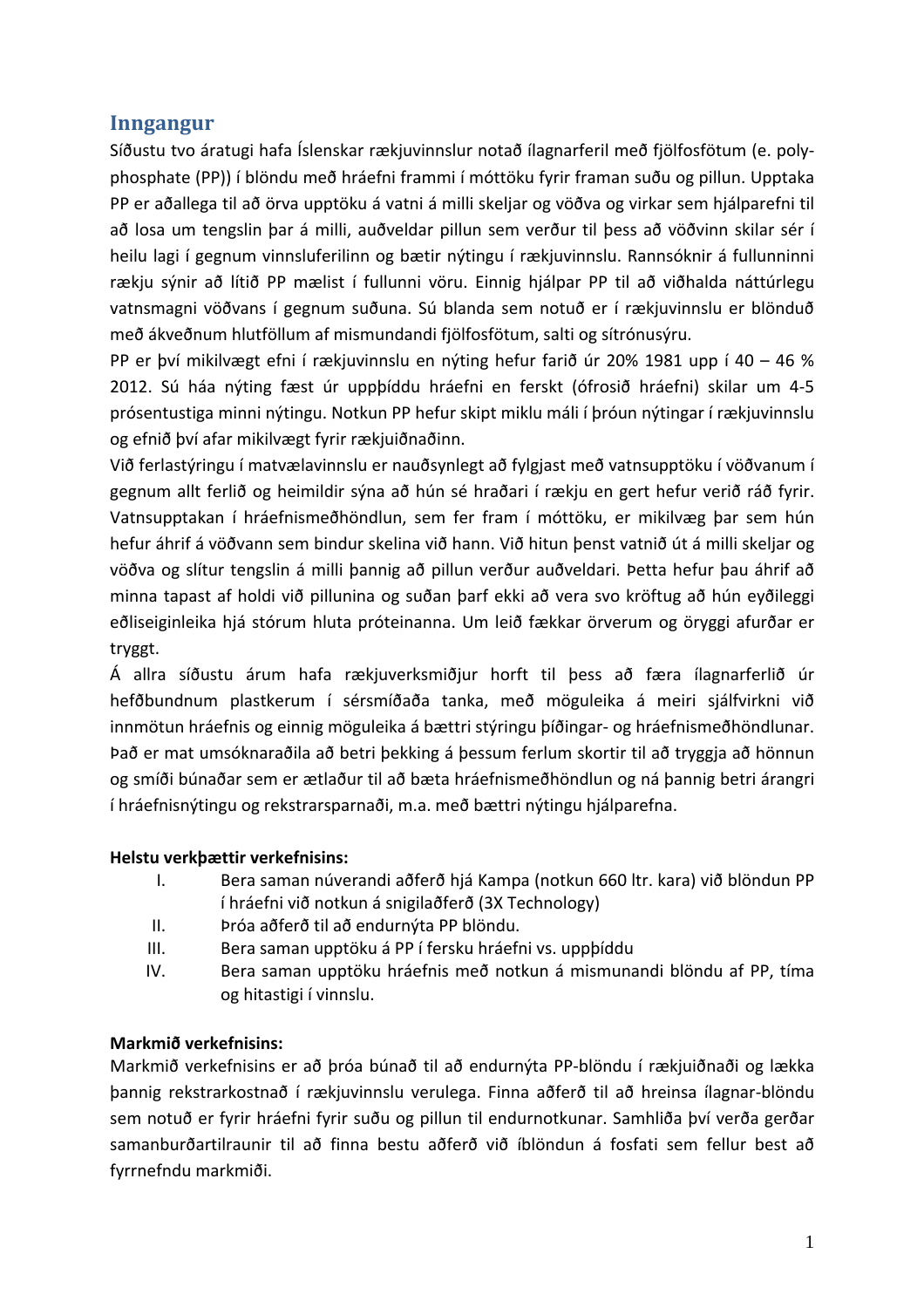Rannsóknir hafa áður verið gerðar á hvernig rækja tekur upp fosfat og áhrif þess á nýtingu. Þetta verkefni bætir nýjum upplýsingum við þær rannsóknir og eykur þekkingu á notkun/virkni efna sem eru í vinnslu á rækju. Einnig á að kanna aðferðir til að endurnýta efni úr vinnslunni án þess að ganga á virkni og nýtingu í vinnslunni. Mikilvægt er að finna leið til að bæta virkni PP efnablöndu við vinnslu á fersku (ófrosnu) hráefni, en nýting er mun lakari úr því hráefni en þíddu.

Rannsóknin var gerð í rækjuvinnslu Kampa á Ísafirði og notast var við fjölþátta tölfræðigreiningu sem byggð var á efnagreiningu með sérhæfðum búnaði sem er í eigu Matís. 3X‐Technology þróaði allan vélbúnað sem var notaður í verkefninu.

Gerður var samanburður á núverandi aðferð við íblöndun, notkun á 660 l. kerum, og nýrri tækni (snigiltækni) sem 3x Technology hefur þróað. Nýi búnaðurinn er talin geta bætt upptöku rækjunnar á þeim efnum sem notuð eru fyrir suðu og pillun, ásamt því að lækka kostnað við vinnsluna umtalsvert.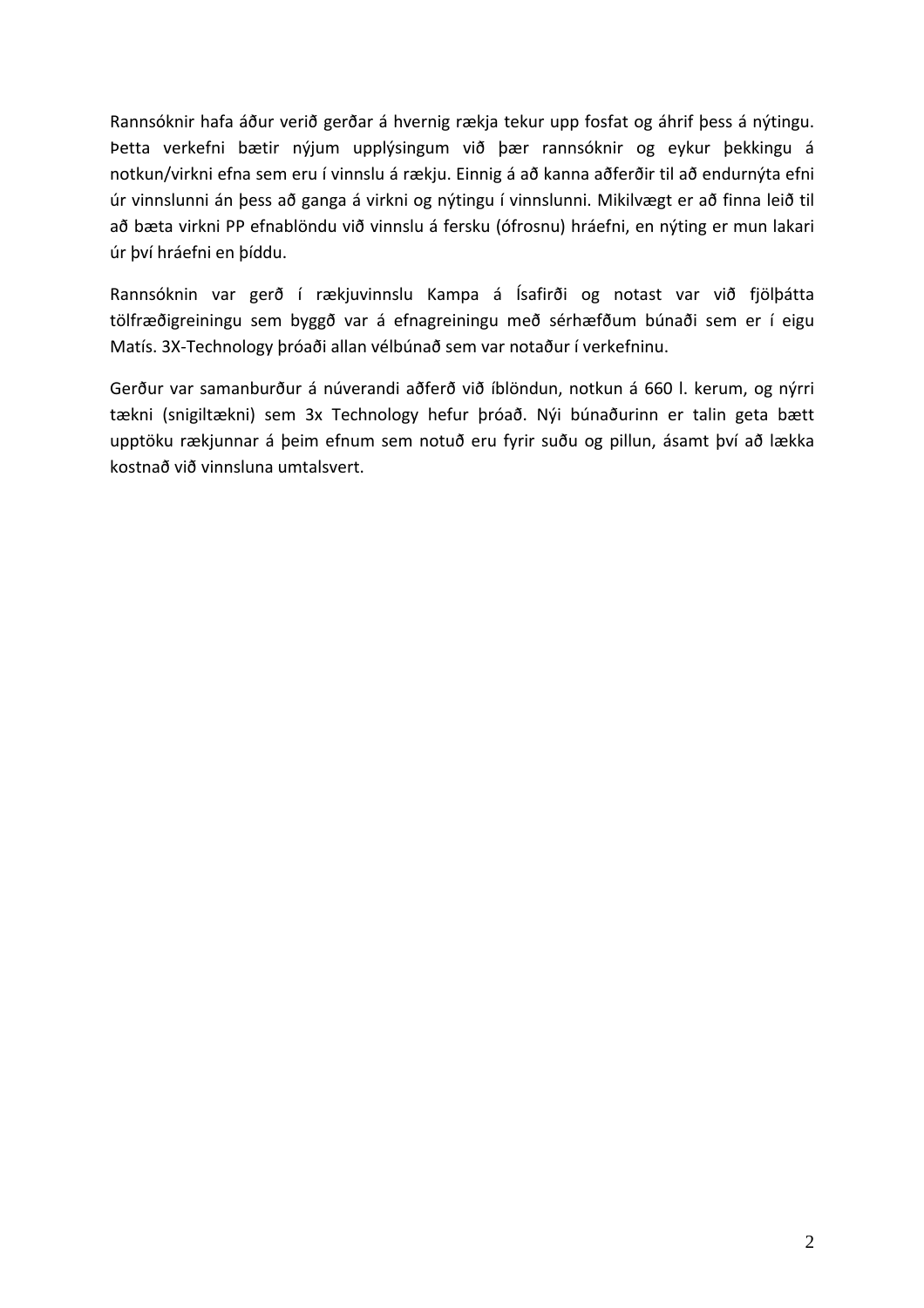#### **Nýtingarrannsóknir**

Í verkefninu voru gerðar nýtingarrannsóknir á ferskri rækju og notkun á PP efnum sem í‐ lagnarefni. Þrjár tilraunir voru gerðar og í fyrstu tilraun var annars vegar rækja úr Ísafjarðardjúpi notuð og hins vegar úthafsrækja. Í seinni tveimur tilraununum var eingöngu notuð úthafsrækja.

#### **Fyrirkomulag tilrauna.**

- Blanda 1= control (vatn + salt, ekkert PP).
- Blanda 2= óbreytt, eins og þeir nota venjulega í sínu ferli.
- $\bullet$  Blanda 3=  $\frac{1}{2}$  \* magn PP.
- $\bullet$  Blanda 4= 3/4\* magn PP.

Rannsóknir verða gerðar með tilliti til tíma og hlutfall mismunandi styrkleika PP efna.

**Tafla 1 Flokkar tilrauna**

| Tími              |
|-------------------|
| 1 - Control       |
| 2 - Venjulegt     |
| $3 - 1/2$ magn PP |
| 4 – 3/4 magn PP   |

Miðað er við að blanda sé við 0°C og fersk rækja sé 4 daga gömul. Hefðbundin blanda sem Kampi notar í dag er:

- a) 1 poki PP
- b) 3 pokar salt
- c) sítrónusýra?

Sýni verða tekin af blöndu og send til rannsóknar á Vínlandsleið

Hefðbundin aðferð hjá Kamp við blöndun á ílagnarefni er að búa til mjög sterkan pækil sem samanstendur af eftirfarandi:

- Ca. 900 l vatn
- $\bullet$  3 x 25 kg salt = 75 kg (3 pokar)
- 2 x 17,5 kg polyfosfat = 35 kg (tilbúinn blöndun frá Optimal)

Blandan er síðan hrærð saman í 15 mínútur og úr þessu kemur ca. 1.020 kg af sterkum pækli – sem er settur yfir í geymslutank. Hver svona skammtur dugar í 12 kör. Í hverjum tilbúnum pækli – fyrir hvert ker – þá fer í hann 85 kg af sterkum pækli og 150 kg af fersku vatni. Þá er pækillinn samtals 235 kg. Pækill er svo blandaður eftir þörfum, hægt að auka eða minnka sterka hlutann eða auka eða minnka ferskvatnið eftir því hversu sterk blandan á að vera og/eða flotið í rækjunni. Ísskömmtunin fer þannig fram að það er hægt að skammta spyrnufjölda miðað við hvert kar og í hverri spyrnu eru 9,5 kg. Ísmagn í lausfrystri rækju eru 3 skammtar x 9,5 kg = 28,5 kg í kari. Ísmagn í ferskrækju eru 4 skammtar x 9,5 = 38 kg í kari.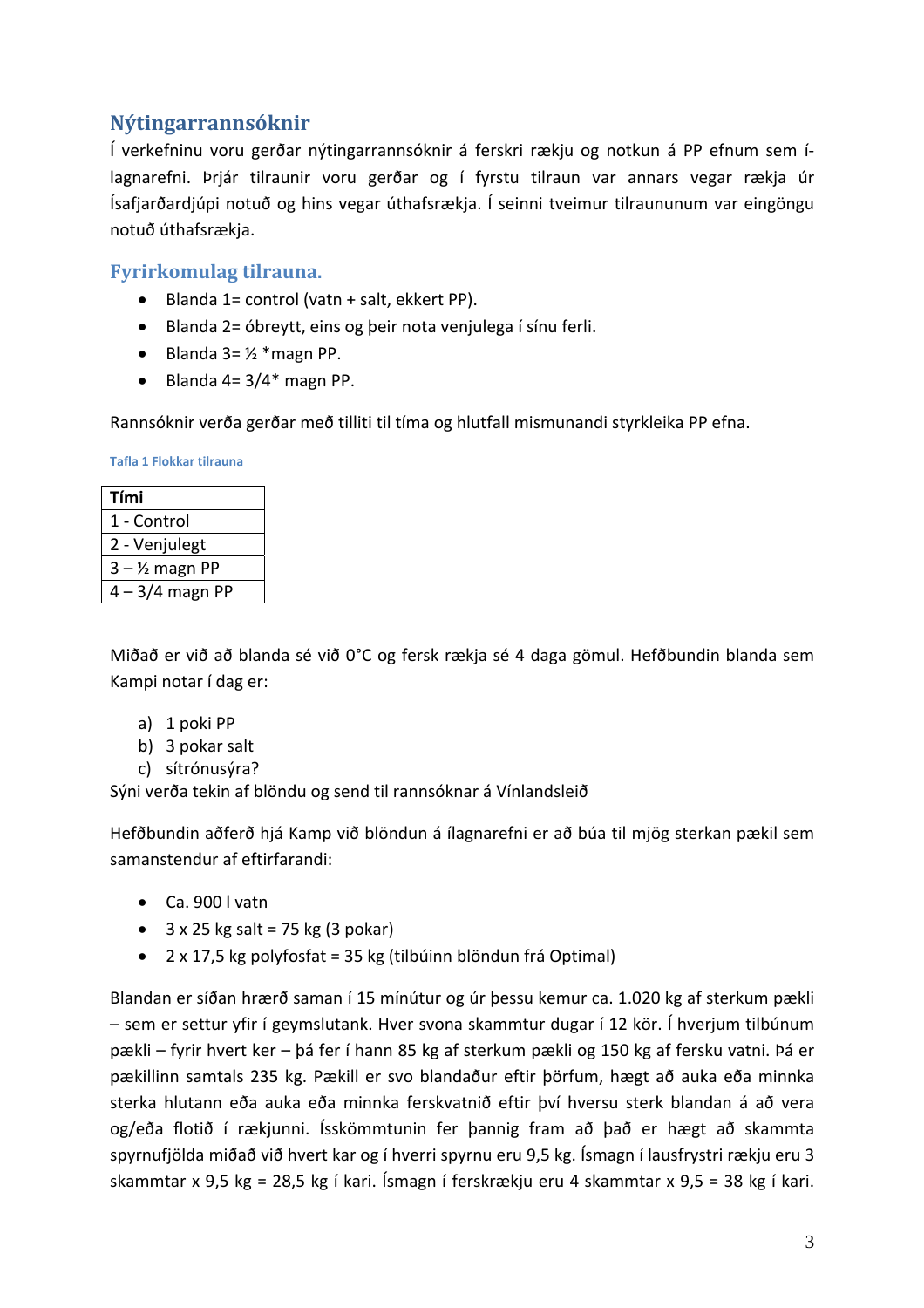Sama á við um blokkrækju. Þetta þýðir að það eru 273 kg af pækli og ís í ferskrækju og blokk en 264 kg í lausfrystri rækju að viðbættum 200 kg af rækju.

Byrjað verður á því að mæla upptöku rækjunnar miðað við það sem gert er í dag og síðan verður farið í prufur og mælingar á pækli. Athugað verður hvort hægt er að ná einhverri bestun með breytingu á styrk, magni, kælingu og tíma. Gerðar verða mælingar á pækli eftir notkun til að skoða breytingar sem hafa orðið á honum við notkun. Gera þarf breytingar á styrk í pækli og tíma við ílögn til að mæla virkni og áhrif á nýtingu í ferskri rækju.

#### **Fyrsta tilraun október 2011**

Notast var við blöndu:

**Tafla 2 Hefðbundin ílagnarblanda**

| <b>Vatn</b>       | 900 ltr | Stöðugt vatn úr Vestfjarðagöngum      |
|-------------------|---------|---------------------------------------|
| <b>Salt</b>       | 75 kg   | 3 pokar                               |
| <b>Fjölfosfat</b> | 35 kg   | 35 kg poki tilbúin blanda frá Optimal |

Þetta var hrært saman í 15 mínútur og úr þessu kemur ca. 1.020 kg af sterkum pækli – sem er settur yfir í geymslutank. Hver svona skammtur dugar í 12 ker.

Í hverjum tilbúnum pækli – fyrir hvert ker – þá fer í hann 85 kg af sterkum pækli og 150 kg af fersku vatni. Þá er pækillinn samtals 235 kg.

Sterkur pækill var síðan notaður til að blanda þrjá mismundandi styrkleika fyrir fjölfosfat, ásamt blöndu 1 þar sem aðeins var notast við salt:

**Tafla 3 Blöndun ílagnar**

| <b>Blanda 1</b> | control                  | vatn + salt, ekkert PP              |
|-----------------|--------------------------|-------------------------------------|
| <b>Blanda 2</b> | óbreytt                  | eins og notað er í venjulega ferli. |
| Blanda 3        | 1/ <sub>2</sub> styrkur* | * magn PP                           |
| Blanda 4        | 3⁄4 styrkur*             | *magn PP                            |

Blandað var 28,5 kg af ís í hvert ker sem er hefðbundin blanda fyrir ófrosið hráefni.

Í upphafi voru 100 g. af rækju pilluð og vigtuð. Síðan voru 1000 gr. vigtuð í 21 grisjupoka og sjö settir í hverja blöndu. Einn poki var síðan tekinn úr hverri blöndu á þriggja tíma fresti, allt að 21 tíma. Látið var renna af pokum og síðan var hann vigtaður. Síðan voru tekin 100 g. af rækju úr hverjum poka, hún pilluð og síðan vigtuð. Þyngdaraukning var síðan mæld út frá upphafssýninu, control sýni.

#### **Önnur tilraun apríl 2012**

Aðeins notuð úthafsrækja en aðferðarfræði sú sama og í fyrstu tilraun.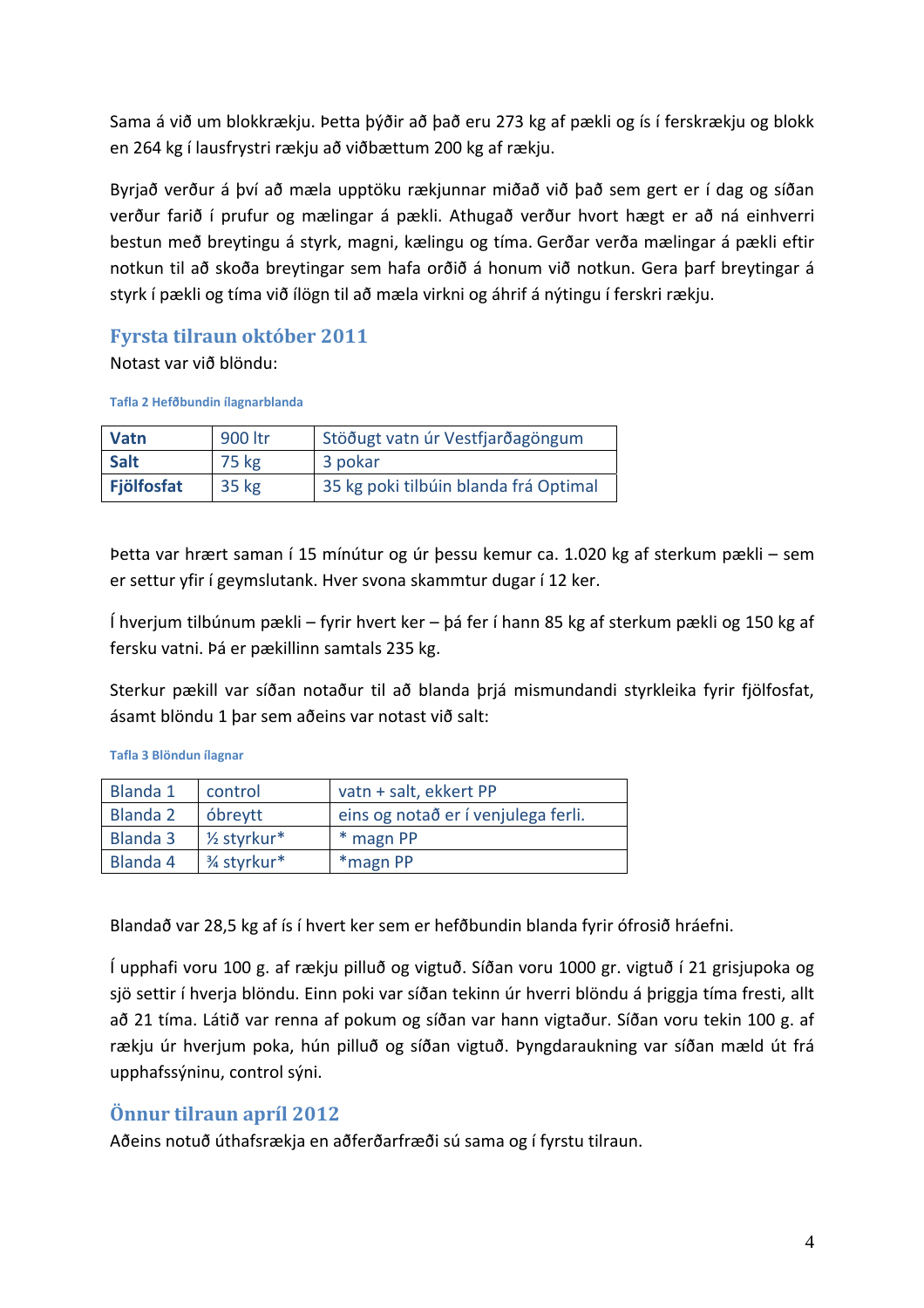#### **Þriðja tilraun júní 2012**

Aðeins notuð úthafsrækja en aðferðarfræði sú sama og í fyrstu tilraun.

#### **Snigil rannsóknir**

Ákveðið var að hverfa frá snigil rannsóknum þar sem áhugi framleiðanda snigilbúnaðar, 3X Technology, á rannsókn hafði minnkað vegna tilkomu nýrrar tækni við uppþíðingu og hráefnismeðhöndlun á rækju. Nýr búnaður er mun ódýrari og einfaldari í uppsetningu ásamt því hvar góða virkni og því getur Rotex búnaður(snigilbúnaður) fyrirtækisins ekki keppt við hann á markaði. Rotex búnaður er því ekki samkeppnisfær við það verkefni að þíða upp rækju og lagera hana fyrir vinnslu. Breyting var því gerð á verkefninu og meira lagt upp úr efnafræðirannsóknum til að skilja virkni PP efna til að finna aðferðir til að auka nýtingu í ferskri rækju.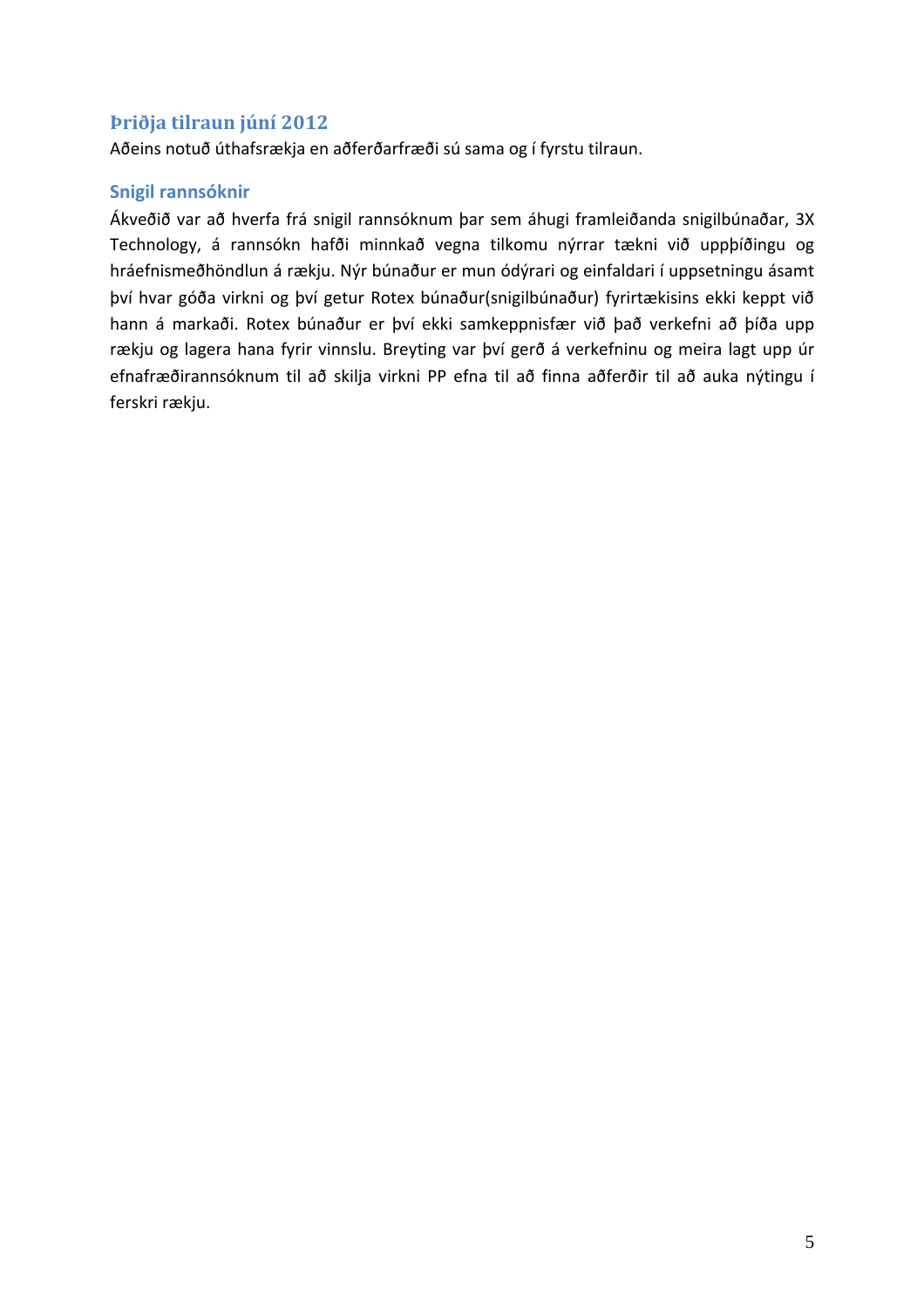#### **Niðurstöður og umræður**

Fyrsta tilraun var gerð í október 2011 á ferskri úthafsrækju (UHR) og innfjarðarrækju úr Ísafjarðardjúpi (IFR). Önnur tilraun var gerð í apríl 2012 á úthafsrækju. Þriðja tilraun var gerð í júní 2012 á úthafsrækju. Blöndun PP efna var eftirfarandi í samanburðarannsókn:

**Tafla 4 Flokkar tilrauna**

| 1 - Control       |
|-------------------|
| 2 - Venjulegt     |
| $3 - 1/2$ magn PP |
| 4 – 3/4 magn PP   |

#### **Fyrsta tilraun**

Nýtingamælingar á innfjarðarrækju (IFR) sýna að þyngdaraukningin er mest fyrstu 12 klst. og mesta aukningin er fyrir blöndu 3 sem er aðeins hálfur styrkur af PP‐blöndu. Þessar niðurstöður gefa sterklega til kynna að rétt sé að stytta tíma við ílögn um helming og minnka efnisnotkun umtalsvert. Níu tíma ílögn gaf bestu þyngdaraukningu með blöndu 4. Control blanda 1, gaf lélegustu niðurstöðu.



**Mynd 1Þyngdaraukning innfjarðarrækja (fyrsta tilraun)**

Í úthafsrækjunni var útkoman önnur þar sem control (1) gaf bestu niðurstöðu eftir 18 tíma. Næst bestu niðurstöðu gaf blanda (3) eftir 9 til 18 tíma.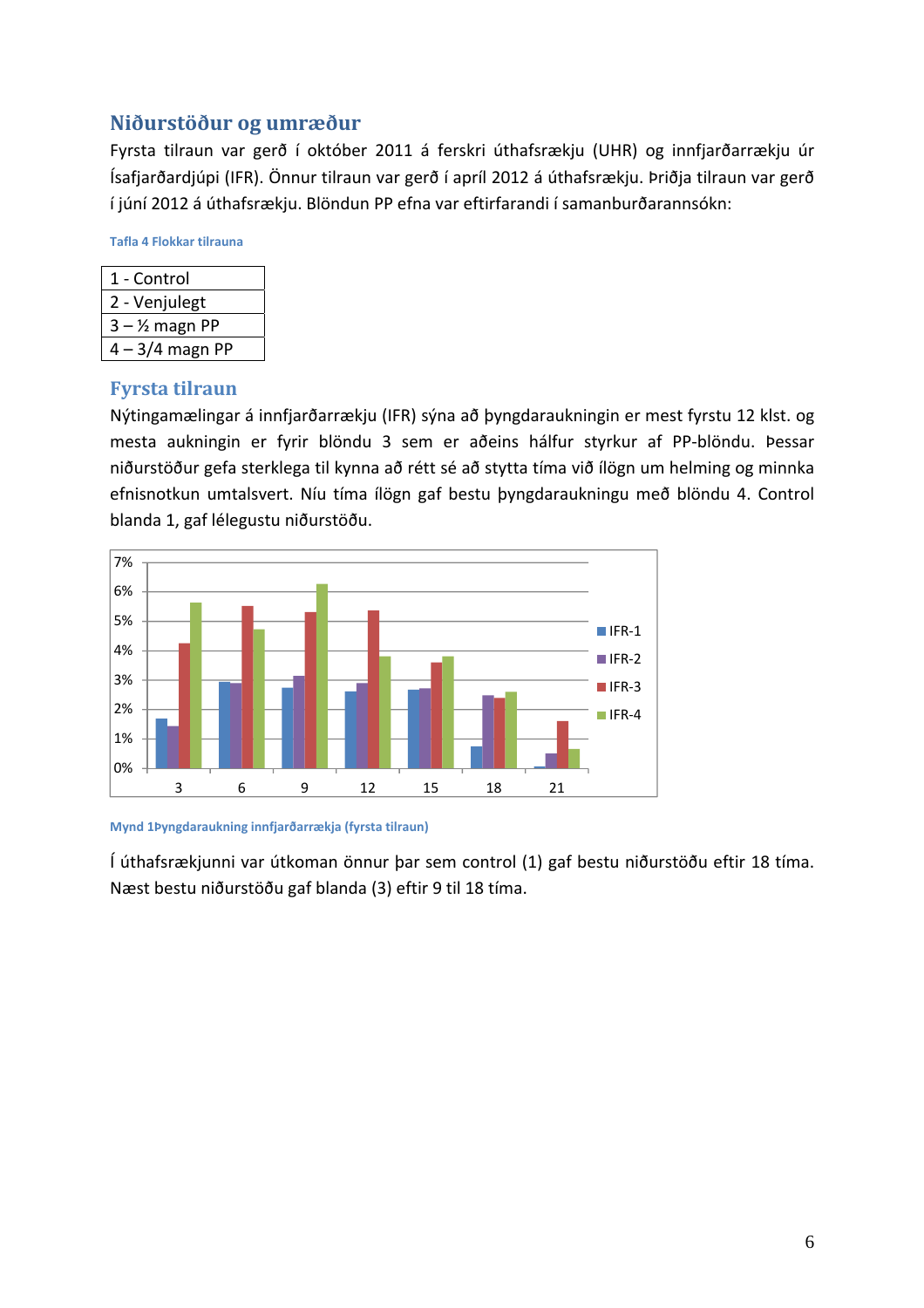

#### **Mynd 2 Þyngdaraukning úthafsrækju (fyrsta tilraun)**

#### **Önnur tilraun**

Í annarri tilraun var úthafsrækja (UHR) skoðuð með sömu aðferðum og djúprækja (IFR). Þar gaf hefðbundin blanda (2) bestu útkomu eftir 20 tíma en 16 til 22 tímar gáfu góða útkomu. Greinilega dró úr þyngd eftir 20 tíma ílögn.



**Mynd 3 Þyngdaraukning úthafsrækja (önnur tilraun)**



#### Vatnsupptaka í ferskri úthafsrækju var mæld eftir tilraunaflokkum (1‐4).

**Mynd 4 Vatnsupptaka úthafsrækjur (önnur tilraun) eftir mismunandi tíma og styrkleika blöndu**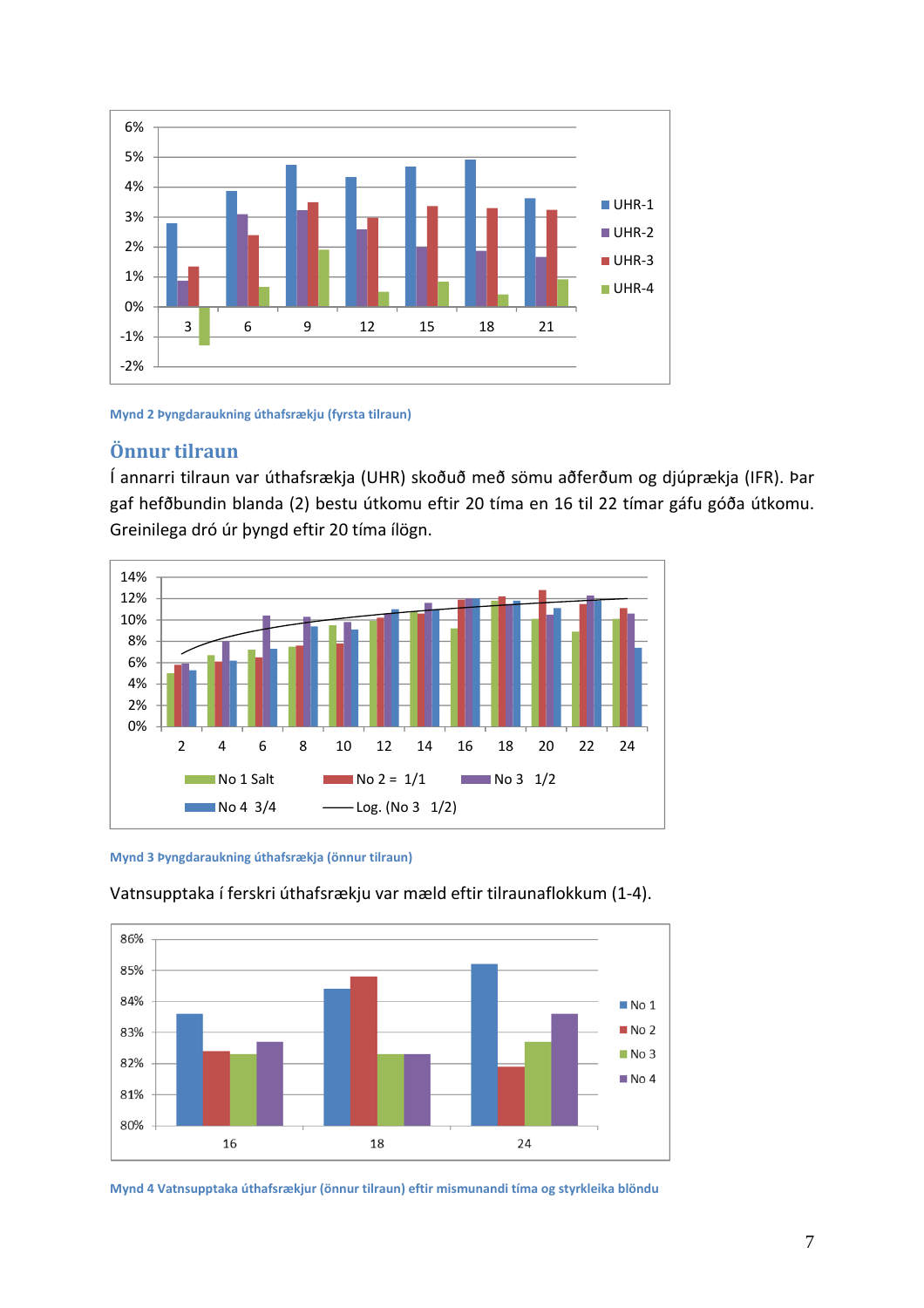

#### Einnig var saltupptaka mæld eftir afurðarflokkum.

**Mynd 5 Saltupptaka úthafsrækju (önnur tilraun) eftir mismunandi tíma og styrkleika blöndu**

#### **Þriðja tilraun**

Í þriðju tilraun var fyrsta vigtun tekin eftir 8 tíma og síðan vigtað á tveggja tíma fresti í allt að 24 tíma. Þessi tilraun gefur svipaða niðurstöðu og önnur tilraun þar sem hefðbundin blanda gefur bestu niðurstöðu eftir 16 til 18 tíma. Saltblanda er næst best en mjög erfitt er að pilla rækju sem lögð er í saltpækil eingöngu, þó það geti gefið góða nýtingu.



**Mynd 6 Þyngdaraukning í þriðju tilraun**

#### **Niðurstaða prófana**

Ílögn að rækju er með fosfötum og salti er einkum ætluð til að auðvelda skelflettingu og bæta nýtingu. Styrkur og tími ílagnar er mikilvægur þáttur þar sem ófullnægjandi styrkur minkar líkur á árangri og of löng ílögn getur leitt til þyngdartaps í kjölfar þess að efnasambönd hafi langan tíma til að seytla út. Þá kom í ljós munur á fosfat innihaldi innfjarðar‐ og úthafsrækju sem og munur á samspili rækju og fosfata eftir uppruna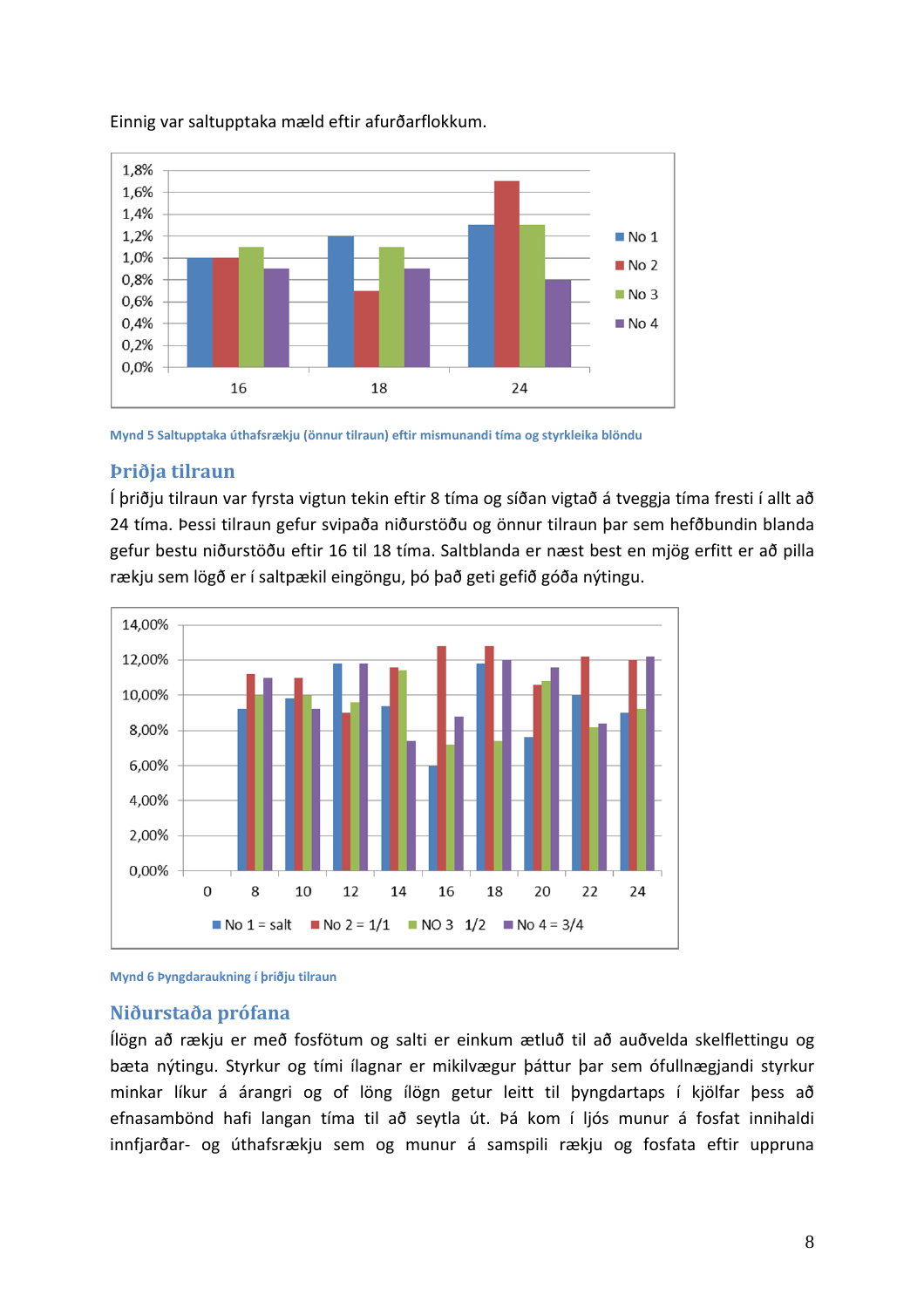rækjunnar. Leitt hefur verið að því líkum að slíkur munur geti verið afleiðing afmyndunar próteina í vöðvarækju við ílögn rækjunnar.

Allar niðurstöður benda til að of langur tími sé notaður við ílögn á ferskri innfjarðarrækju (ófrystri) en sama blanda og tími hefur verið notaður við ílögn og uppþíðingu frosinnar úthafsrækju. Niðurstöður þessa verkefnis hafa breytt verklagi hjá Kampa við ílögn ferskrar rækju. Tími ílagnar hefur verið styttur, en notuð er hefðbundin blanda, sú sama og notuð er fyrir uppþídda rækju.

Niðurstöður þessa verkefnis hafa aukið skilning á virkni efna við ílögn ferskrar rækju, sérstaklega á rækju sem er orðin eldri en þriggja daga. Verklagið er þannig að við ílögn er nýjasta hráefnið fyrst sett í og síðan það eldra. Við suðu/pillun er dæminu snúið við og byrjað á elstu rækjunni og endað á þeirri nýjustu. Þannig er hægt að halda uppi hefðbundnum vöktum en leysa um leið vandamálið með mismunandi tíma eftir aldri hráefnis. Eldri rækjan er látin verkast í 14‐16 tíma fyrir vinnslu en sú nýjasta frá 18‐28 tíma.

Reynslan af breyttu verklagi sem verkefnið hefur skapað hefur bætt nýtingu almennt á fersku hráefni, að sögn Alberts Haraldssonar verksmiðjustjóra Kampa. Nýting á rækju úr Arnafirði hefur aukist úr 36% í um 40% eftir breytt verklag, en hluti af því gæti verið vegna annarra þátta. Rækja úr Ísafjarðardjúpi fór úr 36‐37 í rúmlega 40%, en þar þarf að taka til greina að það sem hefur verið unnið síðan breyting var gerð er eingöngu hráefni úr útdjúpi, sem væntanlega gefur eitthvað betri nýtingu en smárækja úr inndjúpi. Úthafsrækja hefur farið úr 38‐39% í 42‐43%. Albert telur að almennt hafi nýting á fersku hráefni hækkað um a.m.k. tvö prósentu stig vegna breytinga sem gerðar hafa verið á ílögn í framhaldi á verkefninu.

Miklar rannsóknir voru gerðar á upptöku rækju á salti og PP með efnamælingum. Þær niðurstöður sem þar fengust gætu nýst við áframhaldandi rannsóknir á virkni þessara efna og samsetningu á efnablöndu. Umfang þessa verkefnis dugar hinsvegar ekki til að ljúka þeim tilraunum. Niðurstöður þeirra rannsókna fylgja hér með sem viðhengi og nýtast í rannsóknum framtíðarinnar.

Höfundar þessarar skýrslu vilja færa Vaxtarsamningi Vestfjarða þakkir fyrir stuðning við verkefnið sem gerði rannsóknina mögulega. Niðurstaða verkefnisins hefur aukið skilning starfsmanna Kampa á virkni efnablöndu á nýtingu ferskrar rækju og sett styrkari stoðir undir rekstur fyrirtækisins.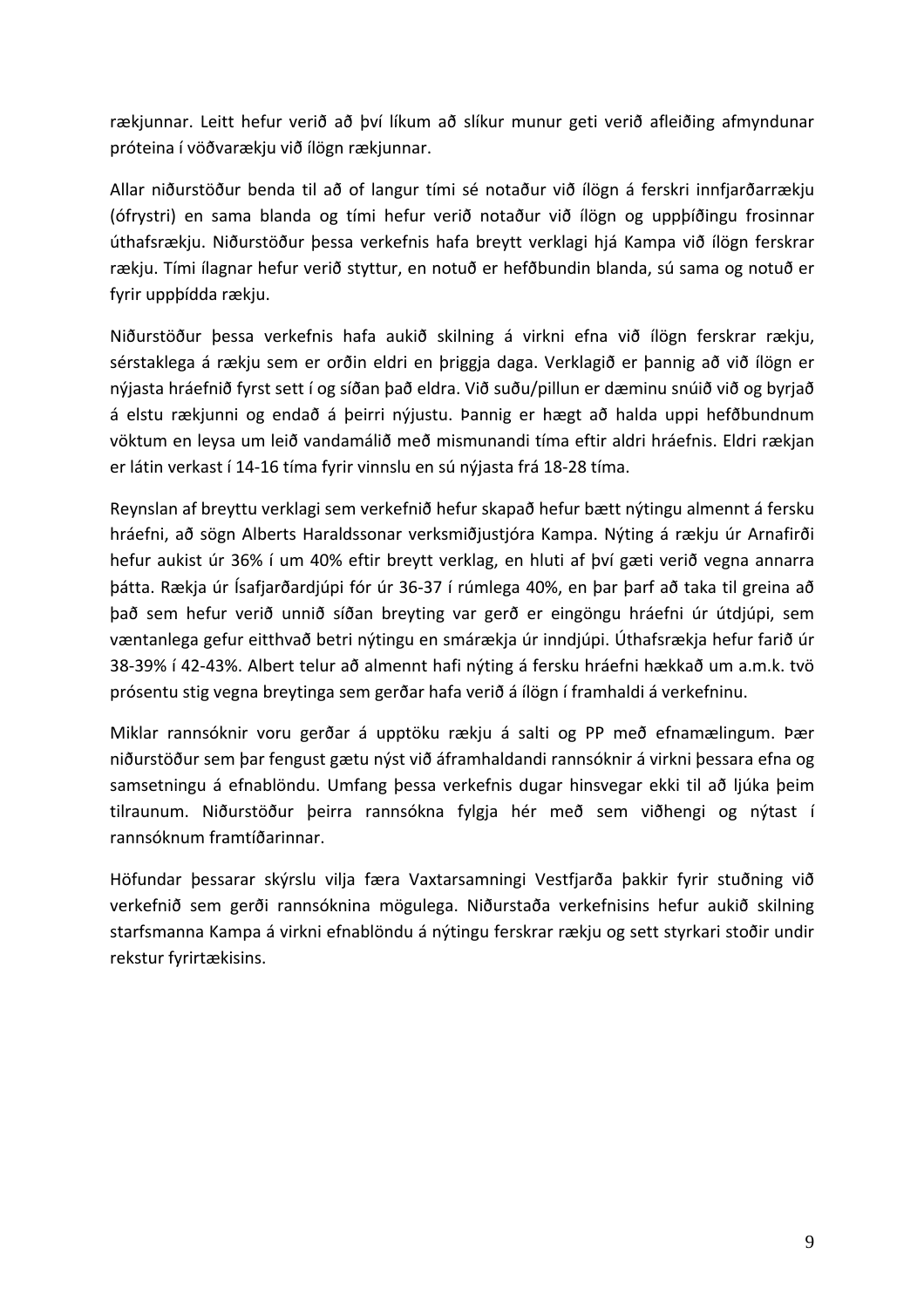### **Heimildaskrá**

- Nguyen, M. V., Jonsson, J. O., Thorkelsson, G., Arason, S., Gudmundsdottir, A., & Thorarinsdottir, K. A. (2012). Quantitative and qualitative changes in added phosphates in cod (Gadus morhua) during salting, storage and rehydration. LWT – Food Science and Technology, 47, 126‐132.
- Thorarinsdottir, K. A., Arason, S., Sigurgisladottir, S., Valsdottir, T., & Tornberg, E. (2011). Effects of different pre-salting methods on protein aggregation during heavy salting of cod fillets. Food Chemistry, 124, 7‐14.
- Ǘnal, S. B., Erdoğdu, F., Ekiz, H. I., & Özdemir, Y. (2004). Experimental theory, fundamentals and mathematical evaluation of phosphate diffusion in meats. *Journal of Food Engineering*, *65*, 263‐272.
- Xiong, Y. L., & Kupski, D. R. (1999). Monitoring phosphate marinade penetration in tumbled chicken filets using a thin‐slicing, dye‐tracing method. *Poultry Science, 78*, 1048‐1052.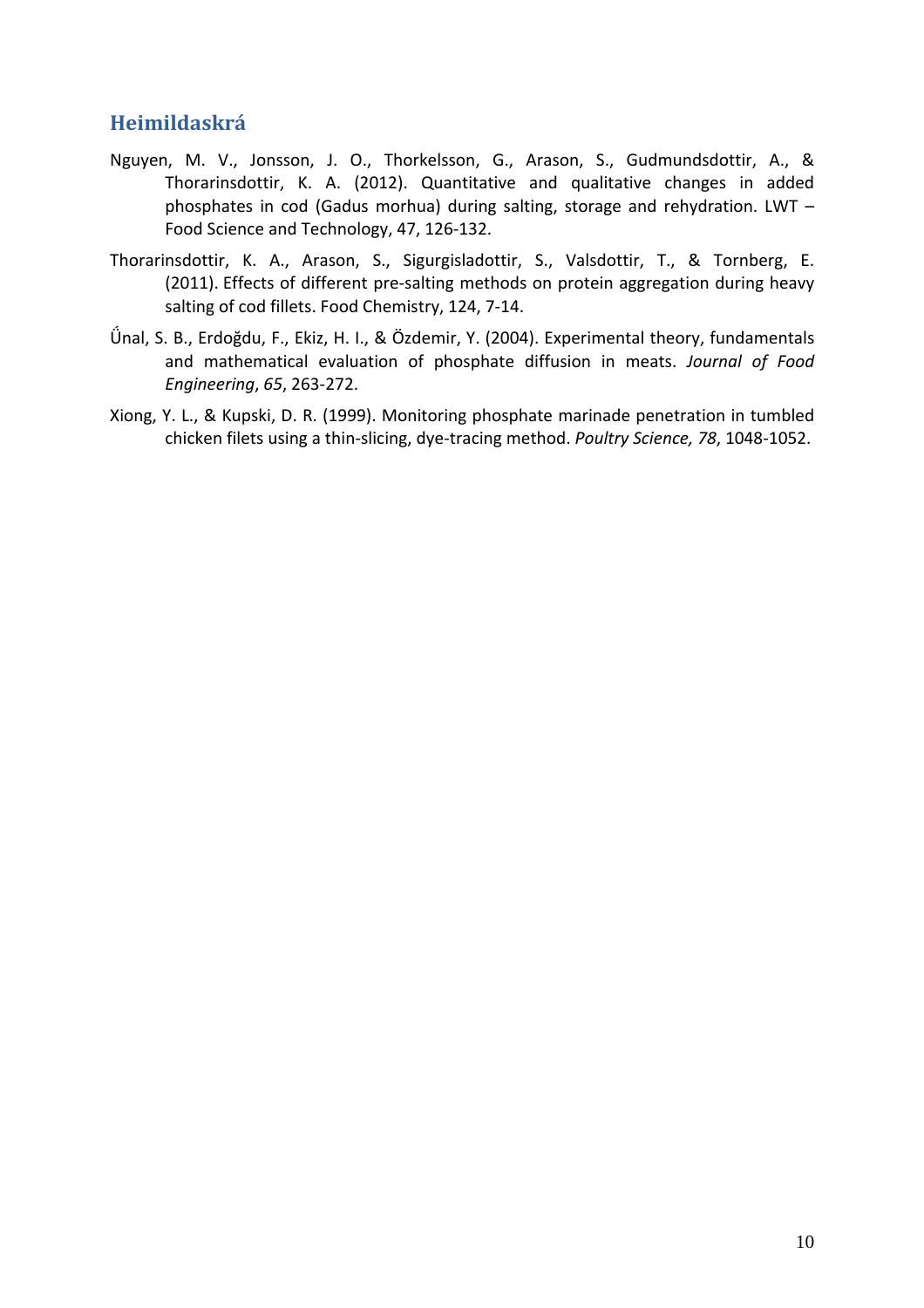#### **Viðaukar**

#### **Viðauki I – Fosfat rannsóknir**

The changes in phosphate content of shrimp muscle during brining at different phosphate concentrations in the brine are depicted in Figure 1a and 1b. The natural phosphate content of the shrimp muscle (marked I) was lower than that of the shrimp muscle (marked U). This is believed to be due to the differences in fishing ground and fishing season. For shrimp marked I, the phosphate content of the samples brined in B2 and B3 increased after brining for 12 h, whereas the phosphate content of other samples decreased. After that the phosphate content of all samples decreased during the subsequent stages of the brining process. For shrimp marked U, the phosphate content of all samples decreased throughout the brining process. Diffusion is thought to be the main mechanism in transfer of phosphates from the brine to the shrimp muscle and within the shrimp muscle, mainly resulted from concentration gradients between the muscle and the brine (Nguyen et al., 2012; Unal et al., 2004). However, diffusion mechanism for phosphates during brining of shrimp was more complicated compare to other processes due to complex ionic strength. Phosphates diffused out or in the shrimp muscle not only depending on the total ionic strength (i.e. salt ions and phosphate ions) but also the strength of each ion. It is also dependent on the degradation of phosphates during brining (i.e. higher molecular weight phosphates break down into smaller molecular weight phosphates) (Nguyen et al., 2012). The changes in protein structure (i.e. protein denaturation/aggregation) during brining are believed to contribute an effect on the phosphate diffusion (Xiong and Kupski, 1999; Thorarinsdottir et al., 2011).



Mynd 7 Changes in phosphate content (mg  $P_2O_5/g$ ) of inford shrimp muscle during brining at different phosphate **concentrations**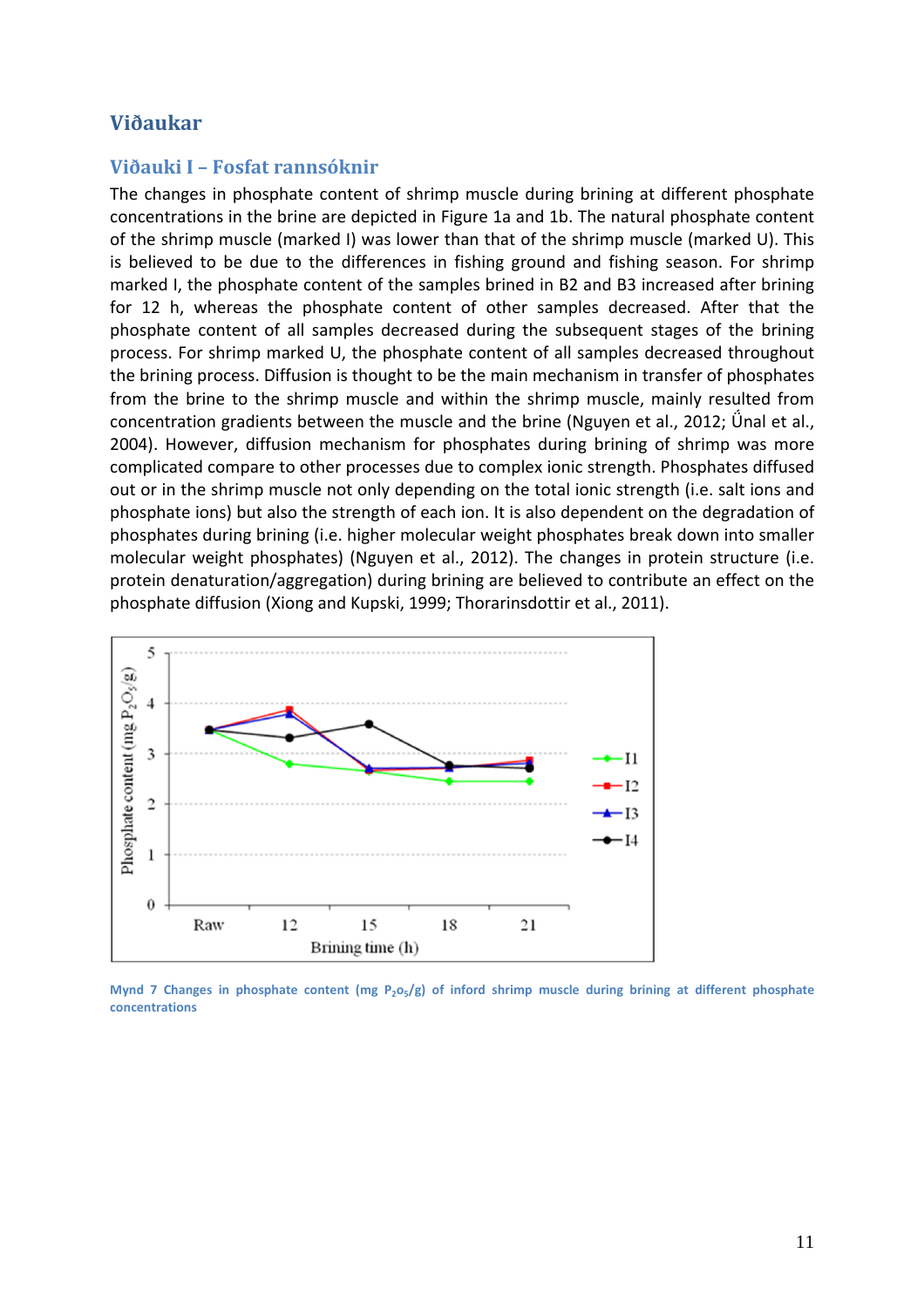

Mynd 8 Changes in phosptate content (mg  $P_2O_5/g$ ) of deep-water shrimp muscle during brining at different phospahte **concentrations**

The phosphate content of different brines before and after brining is shown in Figure 2. As expected, the phosphate content of brine without added phosphate (B1) increased after the brining process. This is explained by the diffusion of natural phosphate from the shrimp muscle to the brine, mainly due to the concentration gradient (Nguyen et al., 2012). Inversely, the phosphate content of brines with added phosphate (B2, B3 and B4) decreased after the brining process, indicating that phosphate diffused into the shrimp muscle during brining.



Mynd 9 Changes in phosphate content (mg  $P_2O_5/g$ ) of different brines before (P0) and after (P21) brining process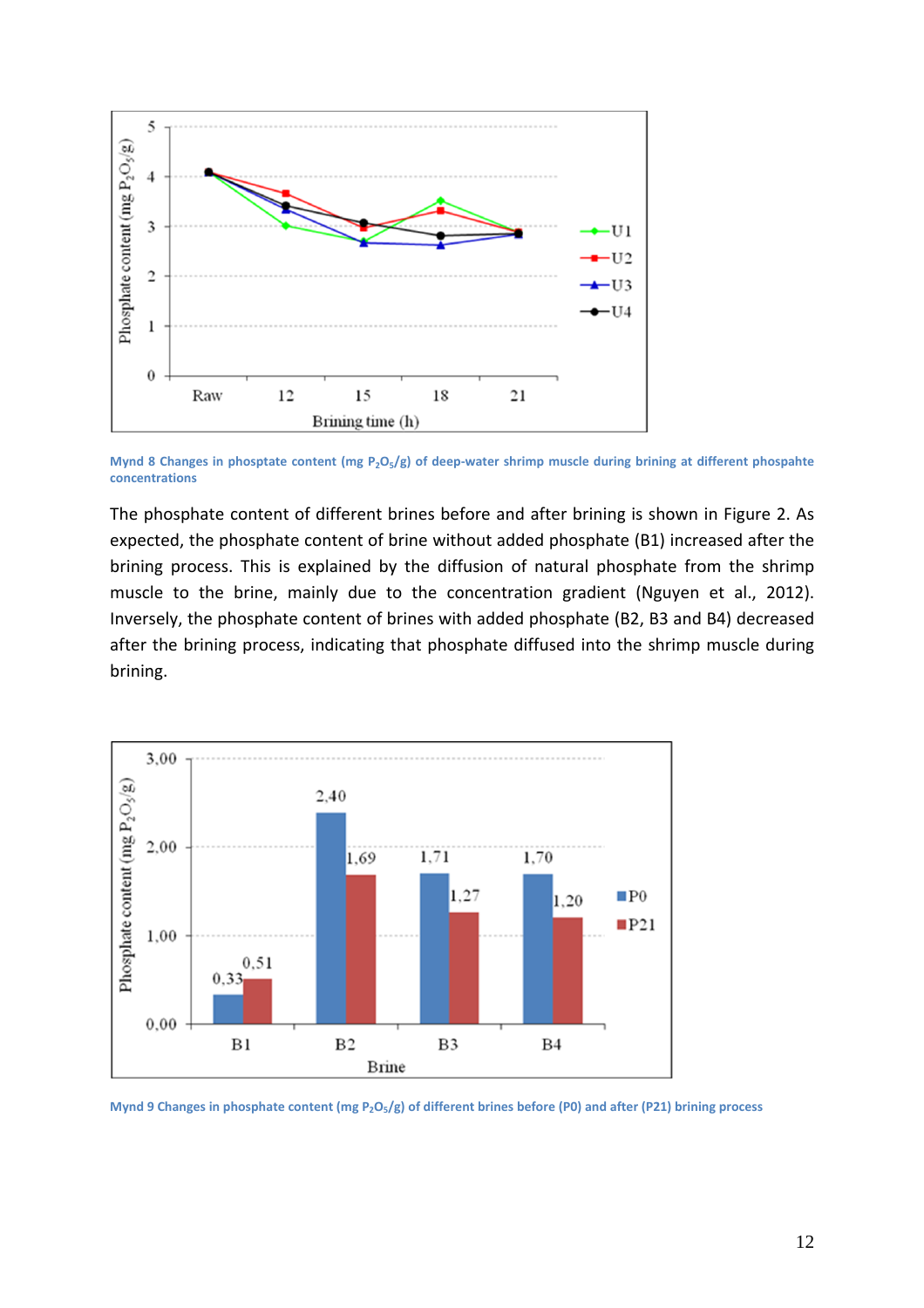|       |                                                                     |                                                                |                 |        |              | Area                  |                       |         |          | Phosphates concentration (g/L)<br>Total Weight of Phosphates (gP <sub>2</sub> O <sub>5</sub> /L) |          |          |          |             |                                     |          |                             |          |                                                 |         |                                             |
|-------|---------------------------------------------------------------------|----------------------------------------------------------------|-----------------|--------|--------------|-----------------------|-----------------------|---------|----------|--------------------------------------------------------------------------------------------------|----------|----------|----------|-------------|-------------------------------------|----------|-----------------------------|----------|-------------------------------------------------|---------|---------------------------------------------|
|       |                                                                     |                                                                | PO <sub>4</sub> |        |              | $P_2O_7$              | $P_3O_{10}$           |         |          | PO <sub>4</sub>                                                                                  |          | $P_2O_7$ |          | $P_3O_{10}$ |                                     | $P_2O_5$ |                             | $P_2O_5$ | $P_2O_5$                                        |         |                                             |
|       | Sample                                                              | Dilution                                                       | a               | b.     | a            | b                     | a                     | b       | a        | b                                                                                                | a        | b        | a        | b           | a                                   | b        | a                           | b        |                                                 | b       | Average (gP <sub>2</sub> O <sub>5</sub> /L) |
| Brine | Brine 1                                                             | 100                                                            | 0,0186          | 0,0261 | 2,7944       | 2,7984                | 12,8429               | 12,8356 | 0,009747 | 0,013678                                                                                         | 1,315569 | 1,317452 | 6,068563 | 6,065114    | 0,007281                            |          |                             |          | 0,010217 1,0735043 1,0750409 5,1097301 5,106826 |         | 6,191299795                                 |
|       | Brine 2                                                             | 100                                                            | 0,0381          | 0,0398 | 2,6261       | 2,6472                | 12,7568               | 12,7682 | 0,019966 | 0,020857                                                                                         | 1,236335 |          |          |             | 1,246269 6,027879 6,033266 0,014915 |          | 0,01558 1,0088497 1,0169555 |          | 5,075474                                        | 5,08001 | 6,105892102                                 |
|       |                                                                     |                                                                |                 |        |              |                       |                       |         |          |                                                                                                  |          |          |          |             |                                     |          |                             |          |                                                 |         |                                             |
|       |                                                                     |                                                                |                 |        |              |                       |                       |         |          |                                                                                                  |          |          |          |             |                                     |          |                             |          |                                                 |         |                                             |
|       |                                                                     |                                                                |                 |        |              |                       |                       |         |          |                                                                                                  |          |          |          |             |                                     |          |                             |          |                                                 |         |                                             |
|       |                                                                     | In the brine, they are using three different phosphate species |                 |        |              |                       |                       |         |          |                                                                                                  |          |          |          |             |                                     |          |                             |          |                                                 |         |                                             |
|       |                                                                     |                                                                |                 |        |              | Brine 1               | Brine 2               |         |          |                                                                                                  |          |          |          |             |                                     |          |                             |          |                                                 |         |                                             |
|       | 1 Na <sub>2</sub> HPO <sub>4</sub>                                  |                                                                |                 |        |              | $0.02$ g/L $0.03$ g/L |                       |         |          |                                                                                                  |          |          |          |             |                                     |          |                             |          |                                                 |         |                                             |
|       |                                                                     |                                                                |                 |        |              |                       |                       |         |          |                                                                                                  |          |          |          |             |                                     |          |                             |          |                                                 |         |                                             |
|       |                                                                     |                                                                |                 |        |              |                       |                       |         |          |                                                                                                  |          |          |          |             |                                     |          |                             |          |                                                 |         |                                             |
|       | 2 Na <sub>2</sub> P <sub>2</sub> O <sub>7</sub> *10H <sub>2</sub> O |                                                                |                 |        |              | $3.03$ g/L $2.86$ g/L |                       |         |          |                                                                                                  |          |          |          |             |                                     |          |                             |          |                                                 |         |                                             |
|       |                                                                     |                                                                |                 |        |              |                       |                       |         |          |                                                                                                  |          |          |          |             |                                     |          |                             |          |                                                 |         |                                             |
|       | $3$ Na <sub>5</sub> P <sub>3</sub> O <sub>10</sub>                  |                                                                |                 |        |              | 8.82 g/L 8.77 g/L     |                       |         |          |                                                                                                  |          |          |          |             |                                     |          |                             |          |                                                 |         |                                             |
|       |                                                                     |                                                                |                 |        |              |                       |                       |         |          |                                                                                                  |          |          |          |             |                                     |          |                             |          |                                                 |         |                                             |
|       |                                                                     |                                                                |                 |        | <b>Total</b> |                       | 11.87 g/L 11.66 g/L   |         |          |                                                                                                  |          |          |          |             |                                     |          |                             |          |                                                 |         |                                             |
|       |                                                                     |                                                                |                 |        |              |                       |                       |         |          |                                                                                                  |          |          |          |             |                                     |          |                             |          |                                                 |         |                                             |
|       |                                                                     |                                                                |                 |        |              |                       |                       |         |          |                                                                                                  |          |          |          |             |                                     |          |                             |          |                                                 |         |                                             |
|       |                                                                     | They are also using sodium citrate                             |                 |        |              | Brine 1               | Brine 2               |         |          |                                                                                                  |          |          |          |             |                                     |          |                             |          |                                                 |         |                                             |
|       |                                                                     |                                                                |                 |        |              |                       |                       |         |          |                                                                                                  |          |          |          |             |                                     |          |                             |          |                                                 |         |                                             |
|       | $Na_3C_6H_5O_7$                                                     |                                                                |                 |        |              |                       | $0.75$ g/L $0.73$ g/L |         |          |                                                                                                  |          |          |          |             |                                     |          |                             |          |                                                 |         |                                             |
|       |                                                                     |                                                                |                 |        |              |                       |                       |         |          |                                                                                                  |          |          |          |             |                                     |          |                             |          |                                                 |         |                                             |

### **Viðauki II ‐ Fosfat innihald í pækli**



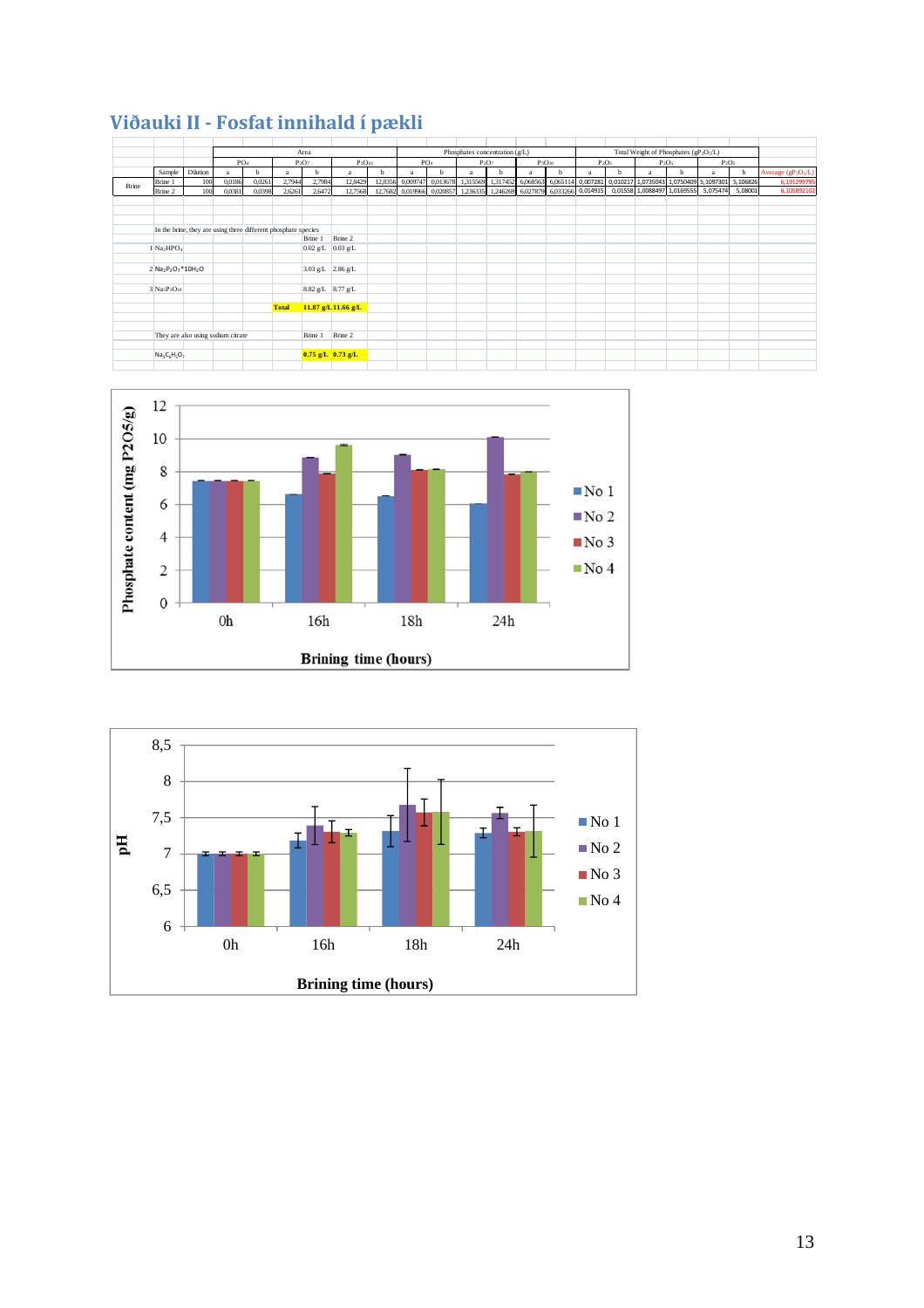### **Viðauki III – Sítrat í pækli**

#### **Citrate of brine**

|              |         |          | Area  |       | Citrate $(g/L)$ |         |                 |
|--------------|---------|----------|-------|-------|-----------------|---------|-----------------|
|              |         | Dilution |       | b     |                 | b       | Average $(g/L)$ |
| <b>Brine</b> | Brine 1 | 100      | 0,522 | 0,562 | 0,52739         | 0,56788 | 0.548           |
|              | Brine 2 | 100      | 0,519 | 0,547 | 0,52375         | 0,55213 | 0.538           |